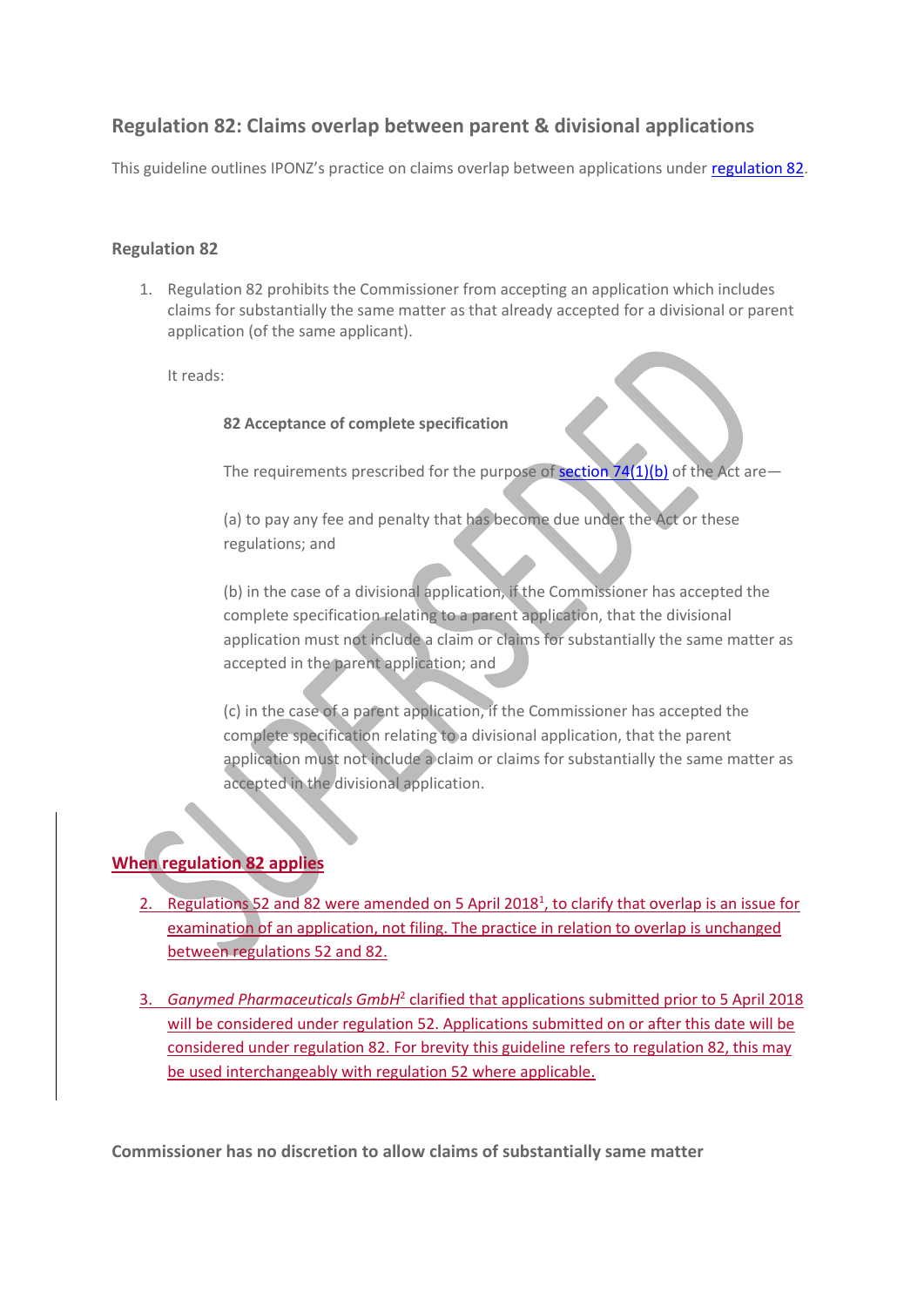2.4.It's clear from the wording of regulation 82, namely the use of the words '*must not*', that the Commissioner has no discretion to allow claims in a parent and divisional application (or vice versa) to cover '*substantially the same matter*'. This was confirmed in *Oracle International Corporation*<sup>3</sup> .

#### **Rationale for precluding claims for substantially the same matter**

3.5. The rationale for prohibiting claims to substantially same the matter was considered in *Abbott Laboratories* [2003] NZIPOPAT 16. The Assistant Commissioner cited the UK decision in *Dreyfus<sup>1</sup>-Dreyfus<sup>4</sup>* in which the Solicitor General hearing the case described the following public interest reasons why an applicant should not be able to claim the same matter in multiple applications:

> "... The Patents Acts do not appear to contemplate and provide for a situation such as has arisen in this case and I infer from the absence of provisions that it was not intended to allow one man to have two grants for the same invention. Why should he? If two, why not three? The result would be to cause confusion in matters which ought to be as clear as possible. A patent confers a monopoly. There is no sense in saying twice over that a man is to have a monopoly in respect of one and the same invention. I am of the same opinion as the *Assistant Comptroller*, that to do so would lead to considerable public inconvenience and possibly to public damage. The *Assistant Comptroller* was right, in my judgment, and I dismiss the appeal."

- 4.6. This approach was subsequently codified in a series of further UK cases considering duplication of claiming.
- 5.7. While in *Abbott Laboratories<sup>2</sup> Laboratories<sup>5</sup>* the Assistant Commissioner considered the effect of regulation 23(2) of the Patents regulations 1954, IPONZ considers the same rationale equally applies to regulation 82 of the Patents Regulations 2014. The difference in terminology between the respective regulations ('*neither … includes a claim for matter claimed in the other' vs 'not include a claim or claims for substantially the same matter*') are not such that they give rise to different considerations.

# **Meaning of 'substantially the same matter'**

6. There are currently no decisions considering the meaning of the words '*substantially the same matter*' in regulation 82. In the absence of case authority the words must be taken to assume their plain meaning:

**Substantially:** to a great or significant extent; for the most part. **Same:** of an identical type; exactly similar. **Matter:** a subject or situation under consideration

7.8.From *Oracle*, paragraph 9, "'substantially the same' means 'essentially the same', 'the same but for minor unimportant details', and/or 'not substantially different'". Having regard to the plain meaning of the words, the claims of the respective applications must be '*for the most part (or to a significant extent) identical*''*for substantially the same matter*' to trigger regulation 82. It is not enough that the respective claims have some overlap. They must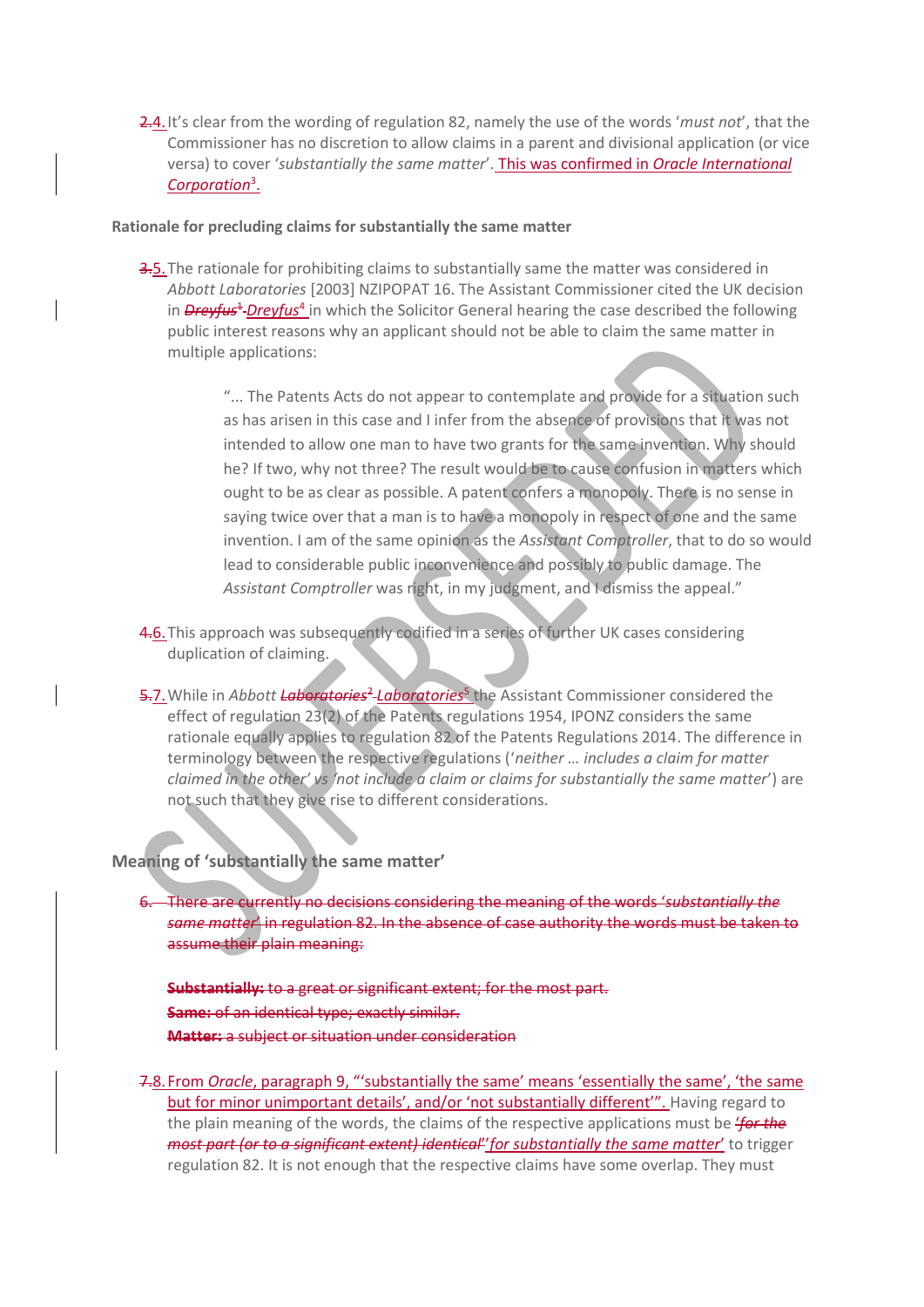overlap to a significant extent to be for *substantially the same matter* such that they could invoke the public interest concerns described in *Dreyfus*.

- 8.9. The requirement of regulation 82 is that a claim of a divisional application must not include a claim for '*substantially the same matter*' as a claim in an accepted parent or vice versa. The notion of '*substantial identity*' is not determinative, because two claims can have '*substantial identity*' and yet each include subject matter that is outside the scope of the other, such that they are not for '*substantially the same matter*'. The notion of '*substantial identity*' therefore falls outside the notion conveyed by the expression '*the same*'. *Substantial identity* is not by itself sufficient to render the invention claimed in one substantially the same as the other.
- 9.10. At the other end of the spectrum, the fact that the claims of a divisional are not literally identical to the claims accepted in the parent does not necessarily mean that they are not for the same invention. If the differences in the wording of the claims are inconsequential, the two sets of claims may nevertheless relate to the same invention.

#### **Overcoming an overlap objection**

- 11. Following *Ganymed*, a parent-divisional overlap may be overcome by:
	- **•** Providing a persuasive objection response, or
	- Amendment of the pending application, or
	- Amendment of the accepted application or granted patent, or
	- Withdrawal of the accepted application, or surrender of the granted patent.

#### **Relevant case law**

**IPONZ Hearings Office decisions**

- 12. In *Oracle*, the relevant claims were held to relate to substantially the same matter, even though they were not worded identically. In *Ganymed*, the extent of overlap was not considered as the relevant claims were conceded as being substantially the same matter.
- 10.13. While there have been no decisions under regulation 82 of the Patents Regulations 2014 to date, IPONZ Hearings Office decisions under regulation 23(2) of the Patents regulations 1954 offer some useful guidance on how it overlap should be approached (while noting the slightly more prohibitive language of the previous provision).

11.14. In *Abbott Laboratories*, the Assistant Commissioner noted:

"The answer to the first question [does either the parent or the divisional specification include a claim for matter claimed in the other] must be in the affirmative. As noted above, Claim 6 of the parent specification (No 326132) lists 14 compounds, the first of which is the compound claimed in claim 1 of the divisional application (No 510328), "or a pharmaceutical salt, ester, or prodrug thereof". The parent Claim 6, as I understand it, can be notionally considered as 14 independent claims, each to one of the 14 compounds "or a pharmaceutical salt, ester, or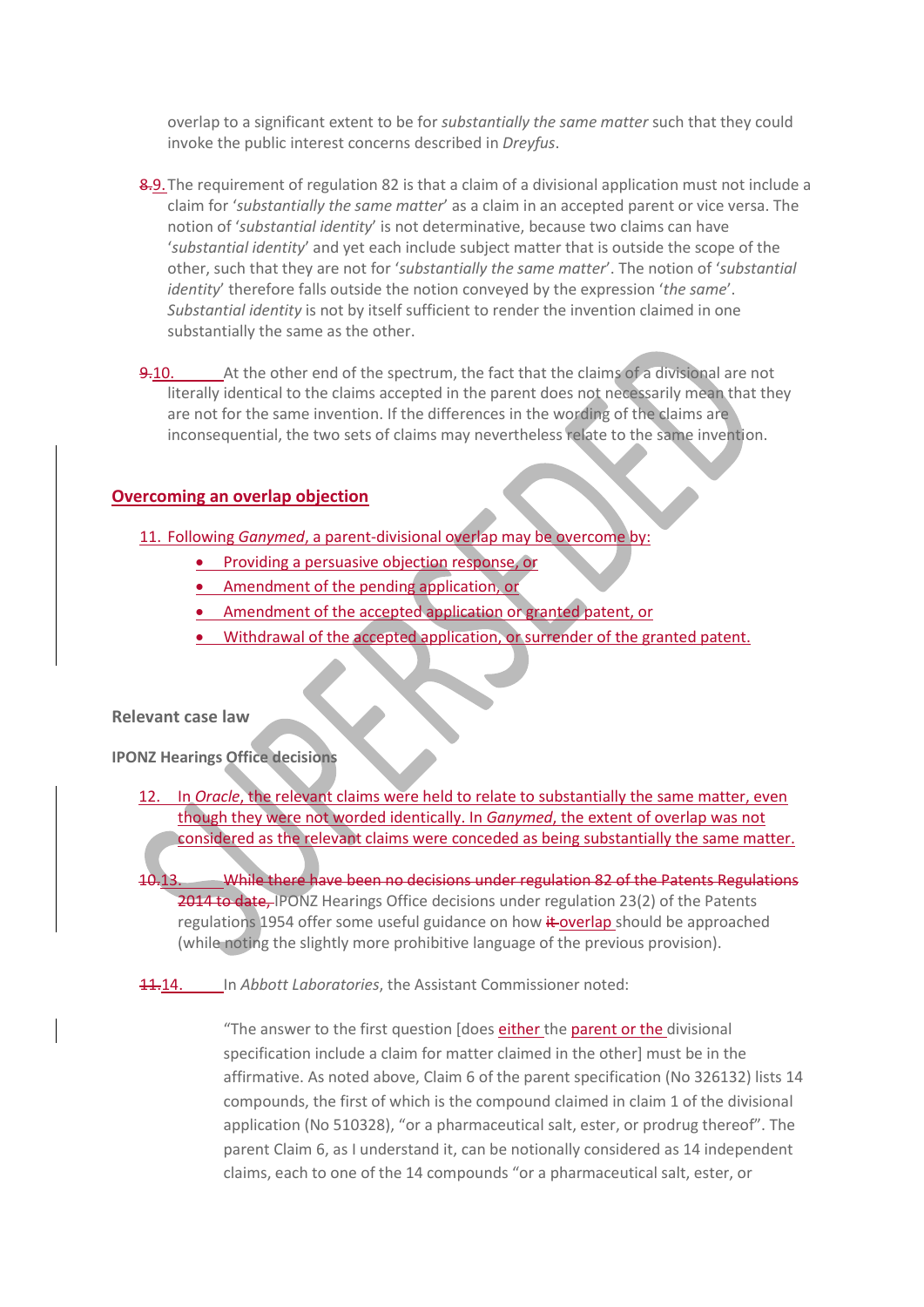prodrug thereof". Furthermore, Claim 7 of the parent specification actually claims the compound of Claim 1 of the divisional specification "or a pharmaceutical salt, ester, or prodrug thereof". Thus, in my view there can be no possible doubt that the both specifications include a claim for the compound of Claim 1 of the divisional specification. Similarly, both specifications, as I understand them, contain claims to pharmaceutical compositions containing this compound and a method for its preparation."

12.15. In Whitehead<sup>3</sup> Whitehead<sup>6</sup> the applicant's sought to distinguish their situation from *Abbott* at [58]:

> "[58] In *Abbott* the applicant sought to claim a compound that had already been claimed in the parent. In the present case… the applicants are seeking by way of a divisional to protect those aspects of their disclosed invention that fall outside the scope of the claims of the parent."

- **13.16.** The Assistant Commissioner accepted this argument and allowed the disputed application to proceed to acceptance based on the material fact that the claim set of each was both narrower and broader than that of the other.
- 14.17. The Assistant Commissioner also noted that the claim sets of the two were complementary to each other, and together they afforded the full protection for the matter disclosed by the applicants as the invention. The Assistant Commissioner also followed the established premise that the applicants are entitled to obtain protection by way of a divisional for the full scope of the disclosed invention, particularly for those aspects of their invention that fall outside the scope of the claims of the parent.

15.18. Distinguishing *Whitehead* from *Abbott* the Assistant Commissioner stated at [70] & [74]:

> "[70] In the present case I believe it would be unfair to the applicants to consider notionally rewriting the claims of the parent specification, as one would be looking at a great number of separate claims. The circumstances of the Abbott decision are, therefore, different from those of the present case. Hence, I do not think it is reasonable for me to follow that decision in the present case."

> "[74] The New Zealand and UK decisions that have prohibited an overlap between parent and divisional are ones where one set of claims falls wholly within the scope of the other. This is not the situation in the present case."

#### **UK case law**

19. UK Decisions based on section 18(5) and section 73(2) of the UK Patents Act 1977 may be considered persuasive given the similarity of NZ and UK legislation.

16-20. In *Arrow Electric* Switches<sup>4</sup> Switches<sup>7</sup>, the parent specification claimed, in claim 1, an electric switch and, in claim 2, the switch when operated by any means responsive to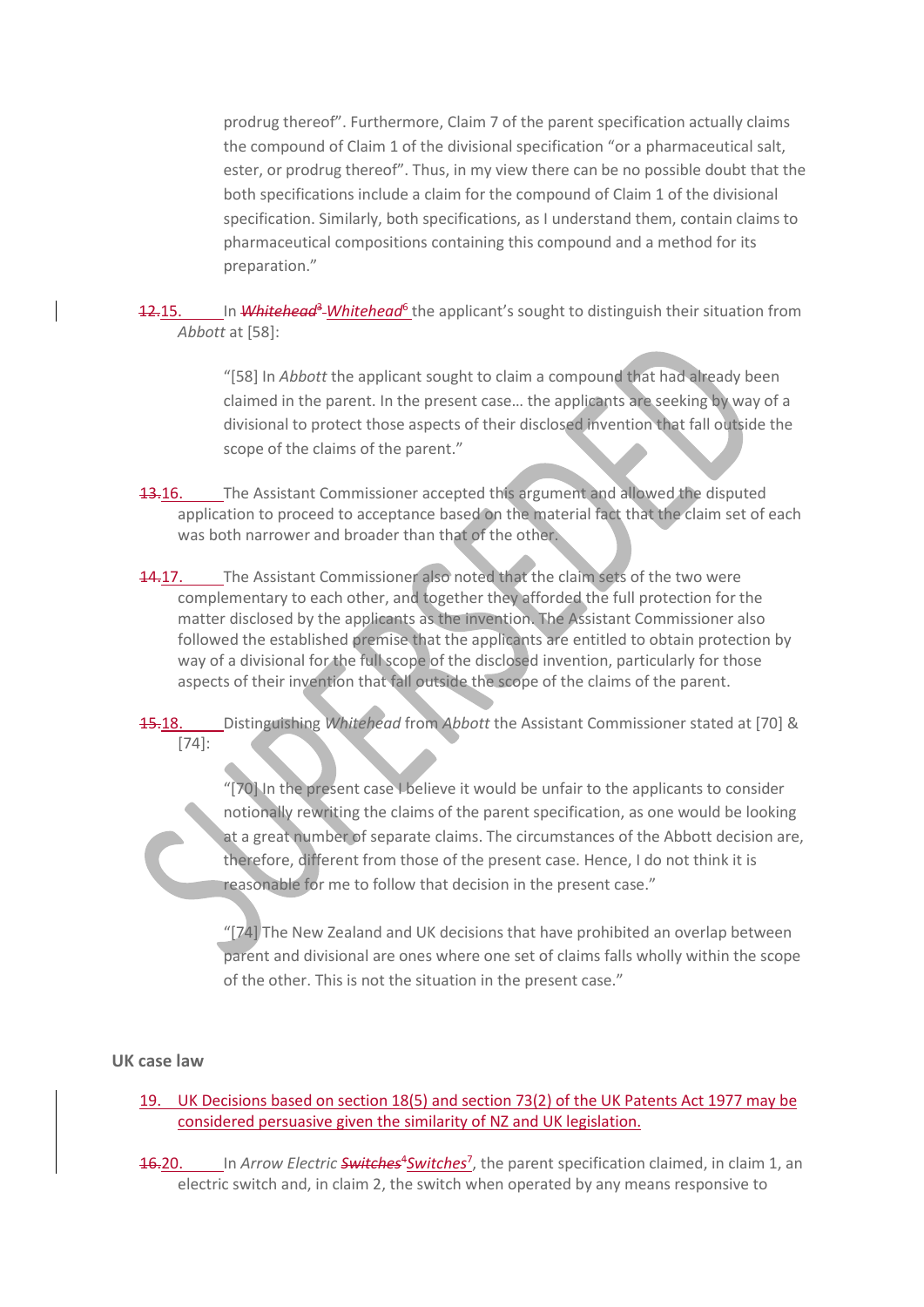overload conditions in an electric circuit. The divisional specification claimed a particular device, responsive to overload conditions, for operating an electric switch. Claim 2 of the parent specification was not limited to use of the particular device of the divisional. In a United Kingdom Patent Office decision the Supervising Examiner decided that there would be '*overlap*' unless the applicants inserted, in the divided application, an express disclaimer of the switch plus the operating means.

17.21. Morton J, in The Patents Appeal Tribunal, overturning this decision, said:

"If Rule 12, on its true construction, is intended to ensure that there is no overlap between the two patents to be granted, in the sense that no one act by a member of the public can possibly render him liable to a suit under both patents, the practice does not achieve that result. Even if claim 2 were struck out from the parent specification a person who used A plus B, that is to say, the switch in combination with the operating means, would clearly infringe claim 1 of both patents. Logically if that is the true meaning and intent of Rule 12, one of the two specifications should contain a disclaimer of A plus B, whether there is or is not an express claim of A plus B in either specification. On the other hand, if the practice were carried to its logical conclusion, and if Rule 12 were interpreted in this very strict manner, very serious hardship might result to inventors. Taking the present case, if the rule were construed in the strictest way, the applicants could not in any way avoid inserting a disclaimer of A plus B in the divided specification; yet the contemplated use of their operating means is a use in combination with the switch, and it would seem strange if they were compelled to disclaim such a use. Furthermore, a disclaimer would have this disadvantage from the point of view of the applicants, that if for any reason the patent granted on the parent application became void, they would have no protection at all for the use in combination of their two inventions."

**18.22.** Allowing the appeal in favour of the applicant Morton J said:

"It seems to me quite reasonable that the applicants should be able to claim the switch, and the switch used in combination with the operating means, in their parent specification whilst claiming the operating means, but" not the operating means used in combination with the switch, in their divided specification."

19.23. In *Abbott* referring to *Arrow Electric* the Assistant Commissioner noted:

"It appears to me that this situation is different from that before me. In the present case the same compounds are claimed per se in both the parent and the divisional application, whereas, as I understand it, in the Arrow case there was no duplication of claiming – rather, the claim to "B" in the divisional application would be infringed by anyone using "A plus B" as claimed in the parent. Thus, as I see it, this case is not strictly relevant to the present situation."

20.24. The *Armstrong-Kropp<sup>5</sup>-Kropp*<sup>8</sup> case, heard by the Superintending Examiner in the UK Patent Office, is adequately described by the headnote which reads: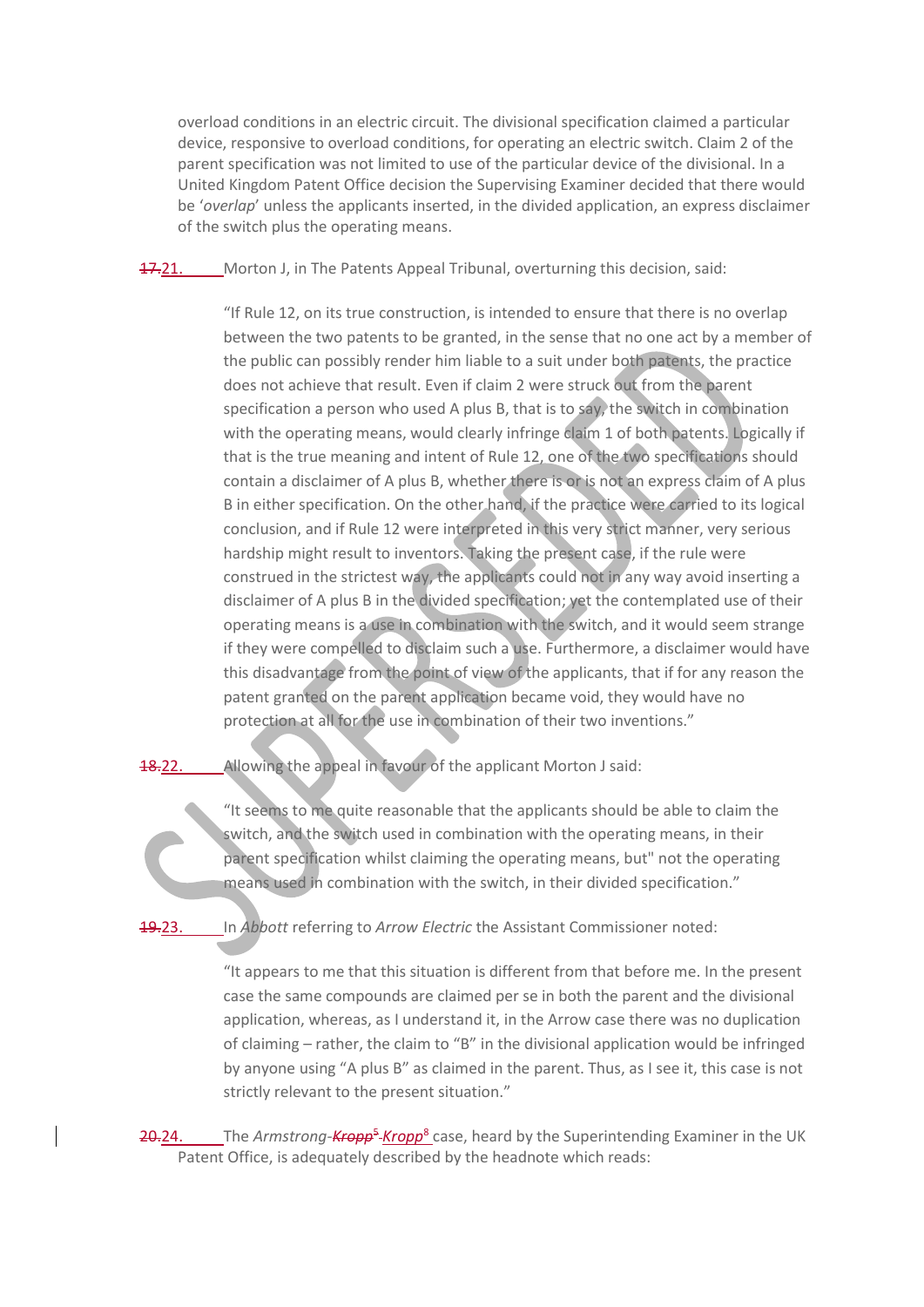"The applicants filed an application for a patent in respect of an aerosol dispenser. Subsequently, while the application was still pending, they filed a divisional application for the same invention but with broader claims, and requested that it be antedated in the customary manner. The examiner objected to allowing two applications for the same invention to proceed to acceptance, and the applicants sought a hearing.

**Held,** that the purpose of the Act in providing for divisional applications was to safeguard the rights of an applicant who has disclosed more than one invention in a single application and not to allow narrower and broader protection for the same invention in different applications. Moreover, the present applications did not comply with rule 13(3) [which is identical in wording to regulation 23(2)] because, although the respective claims were not substantially identical, one claim was for matter included in the other. The difficulty could not be cured by a disclaiming amendment in the divisional specification because the disclosure in both specifications was substantially the same, and any such amendment would leave the claim of the divisional application insufficiently supported by the description in the body of the specification."

21.25. In *Abbott* referring to *Armstrong-Kropp* the Assistant Commissioner noted:

"Mr Tuffery submitted that this was a decision of the British Superintending Examiner who did not refer to higher authority to confirm his decision. However, in the absence of authority leading me in the opposite direction, and given the identical nature of the two statutory provisions, it seems to me that I am entitled to consider this decision as persuasive."

# **IPONZ approach to examining claim overlap under reg 82**

22. IPONZ examiners will apply the following general approach when considering claim overlap under regulation 82:

#### The following examples may be useful when considering claim overlap under regulation 82:

#### **Examples of a permissible degree of claim overlap**

- 23.26. It is clear from the wording of regulation 82 that some degree of claim overlap is permissible, provided the claims of the parent and its divisional do not cover substantially the same matter. For example, in the following situations the claims of the parent and divisional applications are not considered to be for substantially the same matter and will not attract an objection under regulation 82:
	- Where the overlap between the claims of a divisional and its parent is such that some features of the claim of the divisional do not fall wholly within the scope of claim accepted in the parent in the sense that the claim set of each is both narrower and broader than that of the other.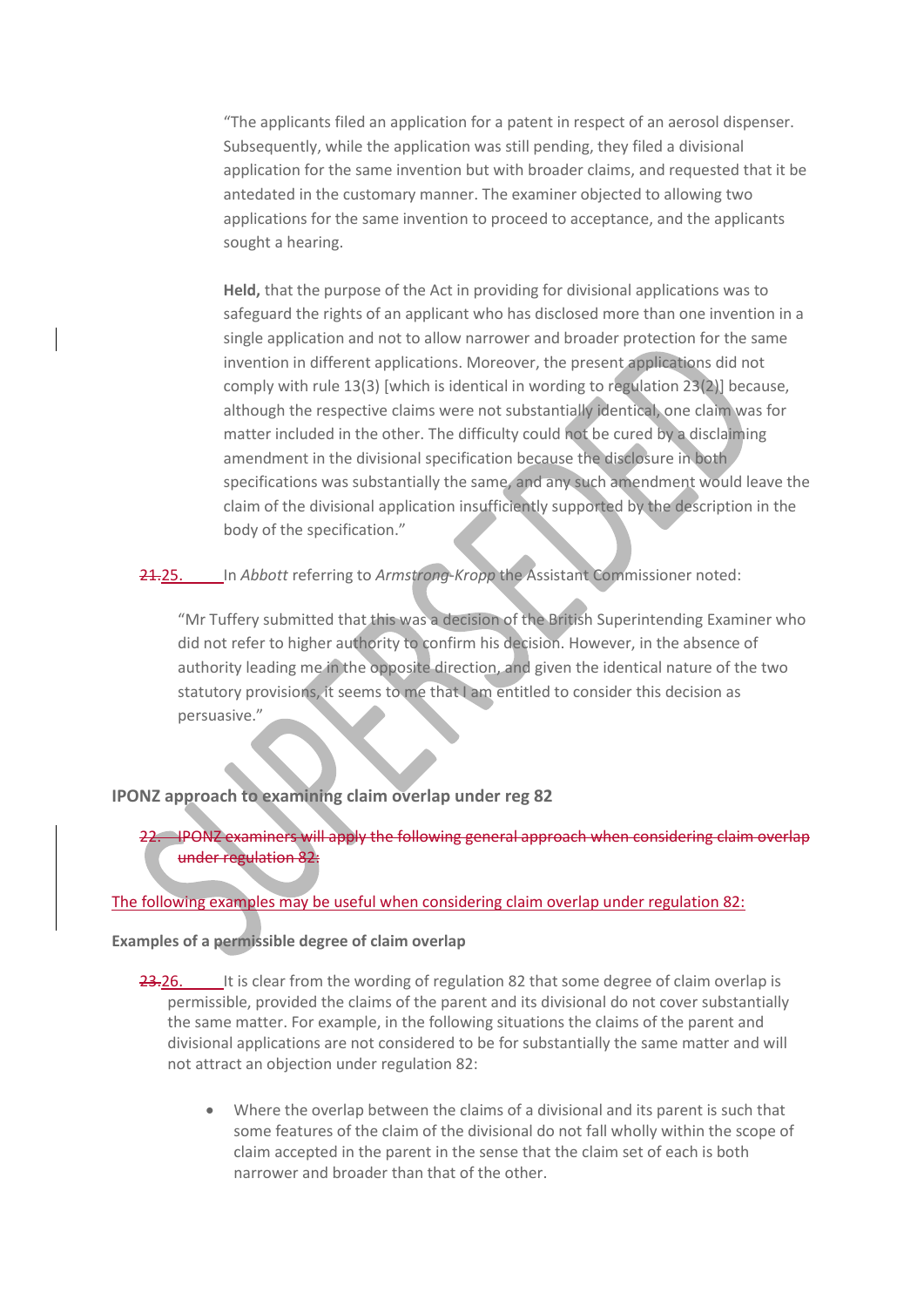- Where the overlap between the claims of a divisional and its parent is such that the claims accepted in the parent are of Markush-type such as '*A compound of formula (I)*' (encompassing hundreds of thousands of compounds within its scope), and five specific compounds falling within the scope of formula (I) are claimed in the divisional application. In this situation it may neither be practical nor possible to notionally sub-divide the Markush-type claim of the parent into the '*notional alternatives*'.
- Where some features of the claims of one are somewhat different so as to render some matter outside the substantially same matter claimed in the other, even though the difference may be very small but not trivial, irrelevant or inconsequential.
- 24.27. It is allowable to have protection for an invention **A** in a claim of the parent application and for a separate invention **B** in a claim of the divisional application, and a further claim to A+B in either the parent or the divisional application (but not both), provided there is support in the originally filed application and accordingly the corresponding divisional or parent application includes a disclaimer to A+B<sup>6</sup>B<sup>9</sup>.
- 25.28. There can be no objection under regulation 82 to a claim for invention **A** in a parent application and a claim to **A + B** in its divisional application or vice-versa, where **A** and B are separate inventions claimed in combination (rather than as alternatives **A** or **B**) if **A + B** cannot be notionally rewritten to present a distinct claim to **A**. 710
- 26.29. No objection will arise where the examiner is unable to identify which claims of the divisional under examination claim substantially the same matter as in the parent or vice versa, or where the overlap between them is of the type that it is difficult to amend the claims to fully remove the overlap, or where there is a marginal difference in the features but that marginal difference is relevant enough to make a distinction between the subjectmatter and/or scope of the claims of the parent and its divisional.
- 27.30. As a general rule, if the parent and divisional applications claim separate and distinct elements **A** and **B** respectively which function in combination, one of the two applications may also include a claim for **A + B**. This effectively means either one of the parent or divisional applications may claim its own subject-matter in combination with subject-matter claimed in the other application.

28.31. If the scope of protection defined in the claims of either one of the parent or divisional applications is notionally different from the scope of protection conferred by the claims of the other accepted application such that at least one technical feature of the matter claimed clearly distinguishes the subject-matter from the other, then claims of both applications are allowable.

#### **Examples of claims overlap that will attract an objection**

29.32. When there is '*complete overlap*' between the respective claims in parent and divisional applications - where a claim of one effectively encompasses the subject-matter of the claim of the other in its entirety, and it is reasonable to "notionally sub-divide" a claim into the "notional alternatives" and one of the notional alternatives is identical in substance or essence to what is claimed in an independent claim of the other application, then objection should be raised under regulation  $82.\frac{811}{11}$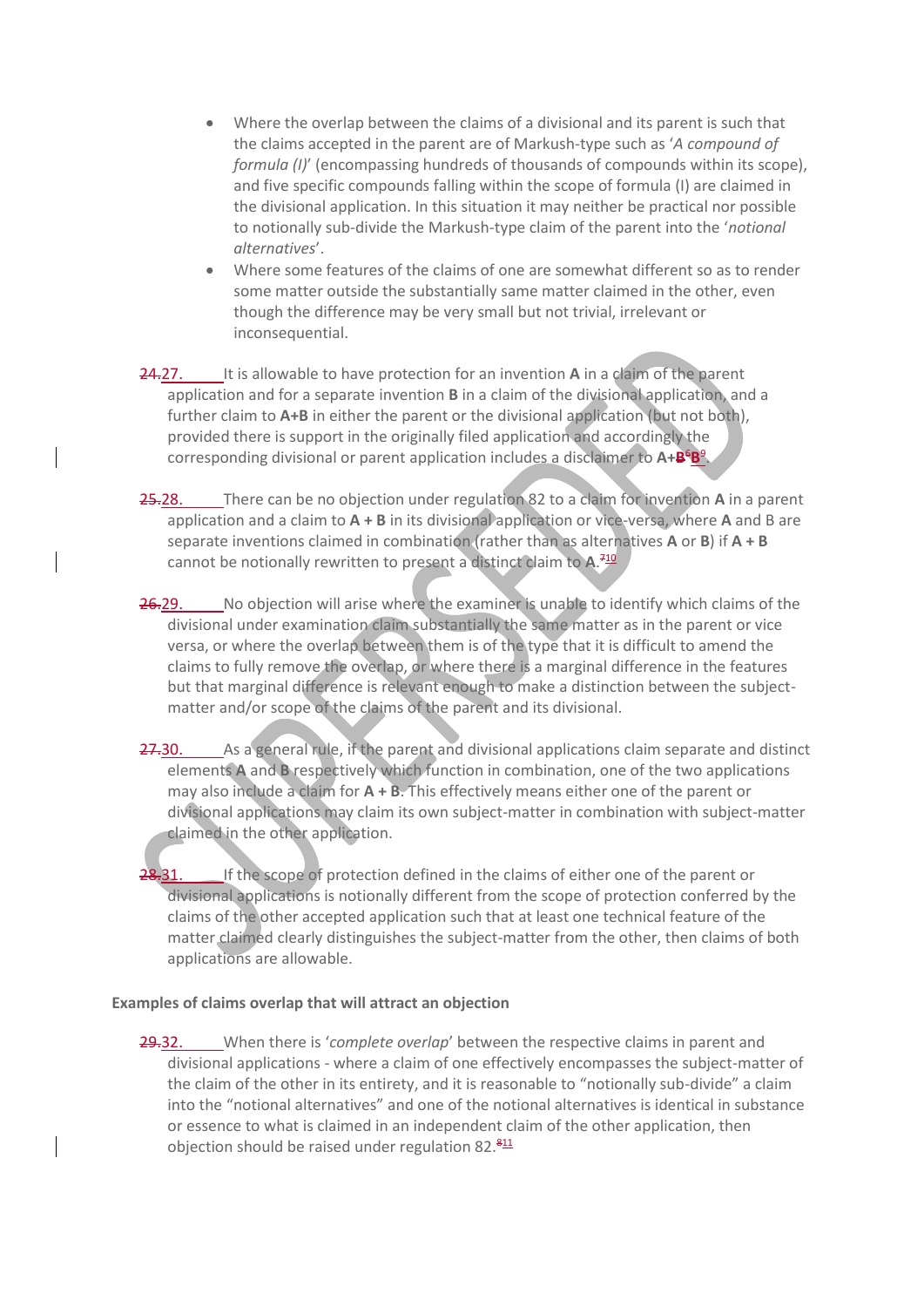- **30.33.** Thus the examiner will consider if any independent claim can be notionally subdivided into alternatives such that there is an effective claiming of alternatives between parent and divisional applications, so as to effectively re-monopolise protection for the same matter in both applications. For example if an independent claim in the parent application is for invention [**A + B**] and a claim in the divisional application is for invention [**A + B'**] or viceversa, where **B'** is a sub-set of **B**, then claim [**A + B**] can be notionally rewritten as two alternative claims: one to [**A + B'**] and one to [**A + (B – B')**] so in effect the matter claimed in the two applications is substantially the same, which should be objected to under regulation 82.
- 31.34. The examiner will also consider whether there are any other claims effectively claiming substantially the same matter. If any of the claims in the parent and divisional applications are found to claiming subject-matter that is substantially the same, then objection should be raised under regulation  $82.\frac{912}{11}$
- 32.35. In determining whether the claims of the parent and divisional applications are directed to '*substantially the same matter*' if it is found that there is a trivial difference or no difference in the scope of effective protection afforded by the claims of the two applications, then the examiner will raise objection under regulation 82. Even though different wording may have been used in the claims and regardless whether there is a difference in the language of the claims, and also when the claim of one includes the entire matter claimed in the other.<sup>4013</sup>
- 33. UK Decisions based on section 18(5) and section 73(2) of the UK Patents Act 1977 are considered persuasive given the similarity of NZ and UK legislation.

# **Withdrawal or surrender of accepted application or patent not a cure**

34. An objection under regulation 82 cannot be cured by withdrawing or surrendering the accepted application or granted patent, because once that application or patent has been accepted the provisions of regulation 82 apply (notwithstanding the subsequent fate of the first accepted application). However, such an objection can be resolved by amending the claims of either the parent or the divisional application such that neither includes a claim for substantially the same matter as accepted in the other.

#### **Footnotes**

#### 1 See Patents Amendment Regulations 2018

2 See *[Ganymed Pharmaceuticals GmbH and TRON-Translationale Onkologie an der](http://www.nzlii.org/nz/cases/NZIPOPAT/2021/6.html)  [Universitätsmedizin der Johannes Gutenberg-Universität Mainz Gemeinnützige GmbH](http://www.nzlii.org/nz/cases/NZIPOPAT/2021/6.html)* [2021] NZIPOPAT 6

3 *[Oracle International Corporation](http://www.nzlii.org/nz/cases/NZIPOPAT/2021/5.html)* [2021] NZIPOPAT 5

1 4 *[Dreyfus' Application](https://academic.oup.com/rpc/article-pdf/44/9/291/4783124/44-9-291.pdf)* (1927) 44 RPC 291

2 5 *[Abbott Laboratories](http://www.nzlii.org/nz/cases/NZIPOPAT/2003/16.html)* [2003] NZIPOPAT 16

3 6 *[Whitehead Institute for Biomedical Research et al](http://www.nzlii.org/nz/cases/NZIPOPAT/2009/21.html)* [2009] NZIPOPAT 21